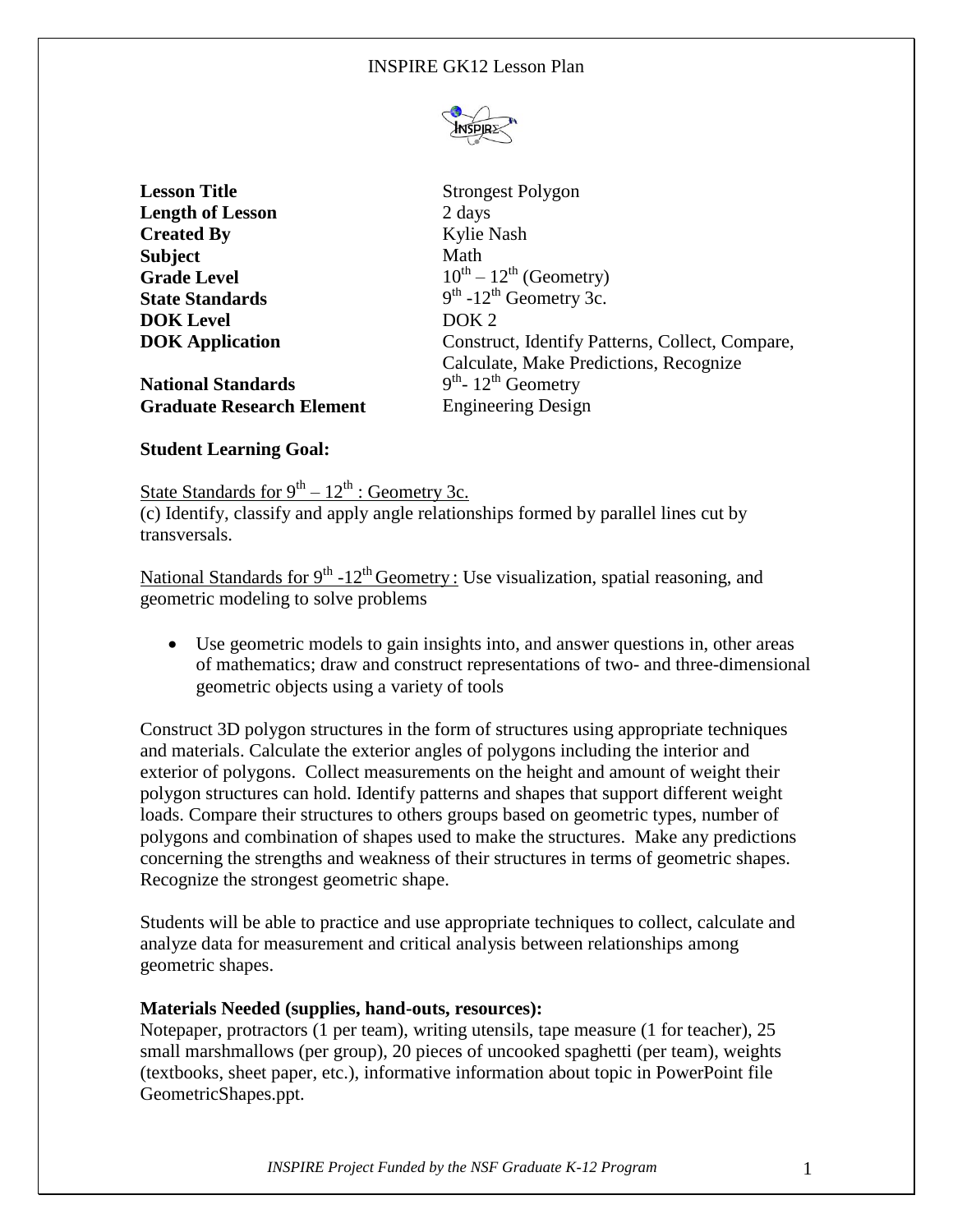

#### **Lesson Performance Task/Assessment:**

Students will be able to construct a 3D model of a structure using spaghetti and marshmallows in an effort to build the tallest and/or strongest structure. They will use existing knowledge of polygons, and then identify shapes used in the model. Students will be able to identify different shapes and measure interior and exterior angles of the polygon shapes as well as identify the strongest geometric shape. Each team will need to build one structure, measure interior and exterior angles, record the weight of the structure, height of structure and amount of weight capacity each model can hold. Students will be asked to discuss their structures in terms for height and weight and which shapes are the strongest found from the activity.

### **Lesson Relevance to Performance Task and Students:**

Allowing students to build structures of their own imagination and design choice will help introduce basic engineering design concepts to students as well as how math, specifically geometry can be applied to real world applications. It will provide a physical component to the concepts related to building various structures such as stadiums, bridges, towers, skyscrapers, and etc. Students will learn concepts related to interior and exterior angles specifically related to triangles, which should lead them to realizing the strongest shape. Students will be able to measure a physical object that they created and calculate measurement and make predictions based on their own product design. These lessons and performance tasks will strengthen the students, interest, knowledge and understanding of mathematical concepts of angle measurement and polygon shape design through the use of hands on activities to synthesize and interpret concepts learned in the classroom.

#### **Anticipatory Set/Capture Interest:**

Students will be told that they are engineers for a local well known company and they have been chosen to design a mini-model of new structure for the city. The only requirements are to use the provided materials, make it strong and able to hold weight. Discussing with the students about costs, available resources, polygons and designs will help students think about patterns and shape relationships to build their structures. Students should be told to think of building the structures in terms of shapes instead of free style designing. This discussion activity will serve as the first section of one day's activity and lead into the second section of the first day's activity; it is to occur in no more than 10 to 12 minutes. Each small group will be given a limited set of marshmallows and spaghetti and told that they have total freedom to make a structure designed to hold weight, that will be measured on height and weight load. A hint of thinking about no more than three shapes such as circles, triangles and squares may be given.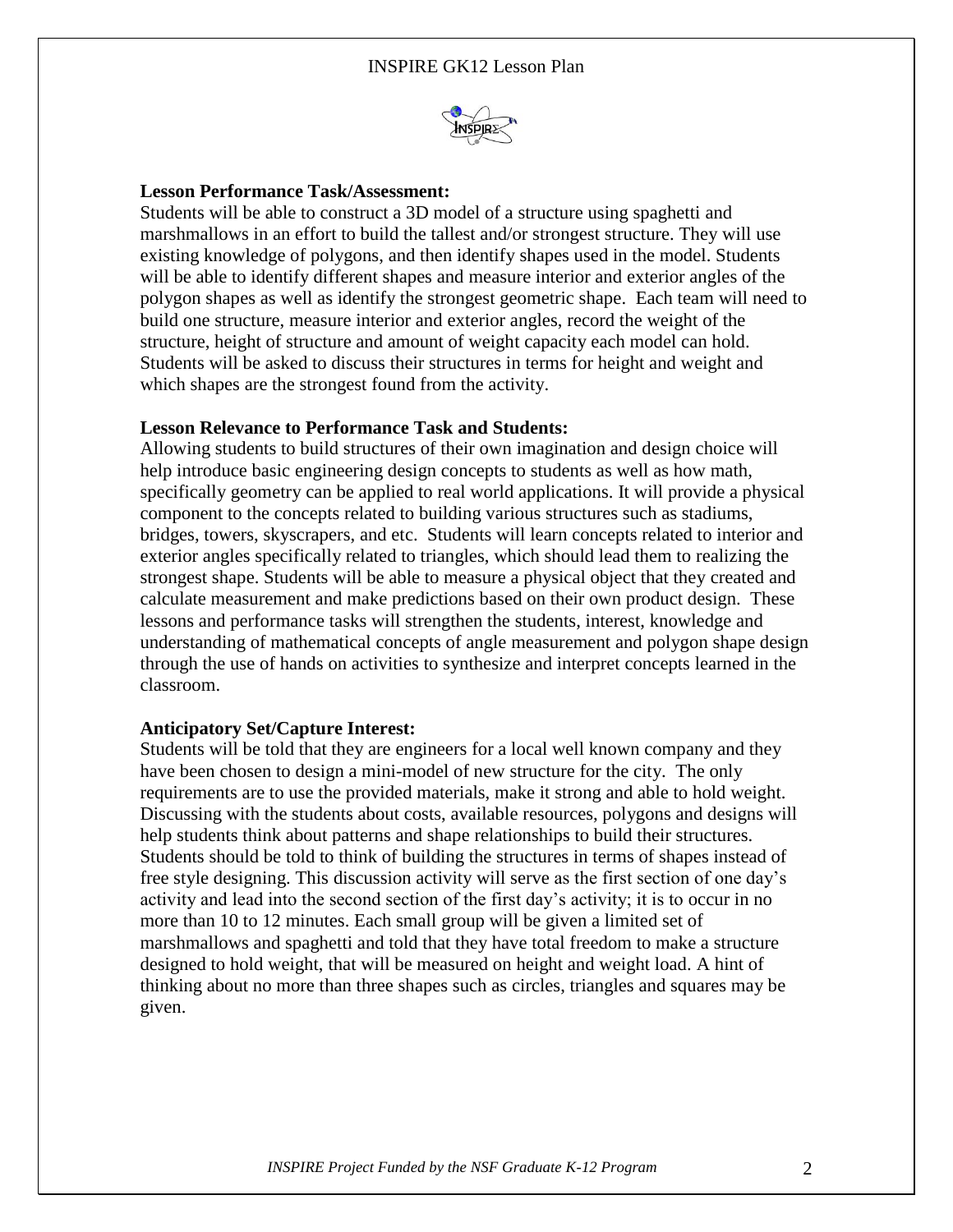## INSPIRE GK12 Lesson Plan



## **Guided Practice:**

#### Day One:

The instructor will give a quick introduction to various building types and structures. Then the instructor will pose questions concerning engineering design considerations for various structures (bridges, skyscrapers, stadiums, schools, etc.) and what factors affect the shape and stability of the structures (wind, earthquakes, water, people, vehicles, etc.).

The instructor will introduce concepts related to polygon shapes (sides, angles measurements, etc.). The instructor will ask students to form small groups and pick one spokesperson. Remind the students that their structure should be designed to hold some type of weight (mini-cars, textbooks, shoebox, etc). Students will have 35 to 40 minutes to finish their structures.

Each group will be given marshmallows and spaghetti. They should be told that all of the materials do not have to be used. The teams will have total control over what structure they design. Then students should be told that there is no one correct way to construct their structure, as long as they use at least three geometric shapes (polygons). Instructor will take up measurement worksheets (shapes\_structures.docx).

#### Day Two:

Then a short presentation will continue from day 1 to discuss to the interior and exterior angles. The instructor will go through a few examples of measuring angles from various polygon shapes. Students will then measure both interior and exterior angles from their actual structure models from day 1.

### **Theorem 1. Sum of Exterior Angles of Polygon**

The sum of the measures of the exterior angles of any (regular) polygon is 360.

### **Theorem 2. Sum of Interior Angles of Polygon**

The sum of the measures of the interior angle:  $Sum = 180(n-2)$ n= number of sides

**Exterior Angle** = 360 **Interior Angle** = 180 – Exterior Angle n and the state of the state of the state of the state of the state of the state of the state of the state of the state of the state of the state of the state of the state of the state of the state of the state of the stat

Then the instructor will discuss the results of the worksheet measurements and test each group's weight limitations using 3 to 4 different types of weights. Once all the structures have been tested then the instructor can lead the discussion on why some structures were stronger than the other. Next, the instructor will lead the discussion of the strength of the students' structure and which shape is the strongest and why.

A prize can be given to the group with the strongest and tallest structure or two prizes; one for tallest and one for strongest. What predictions can be made concerning the use of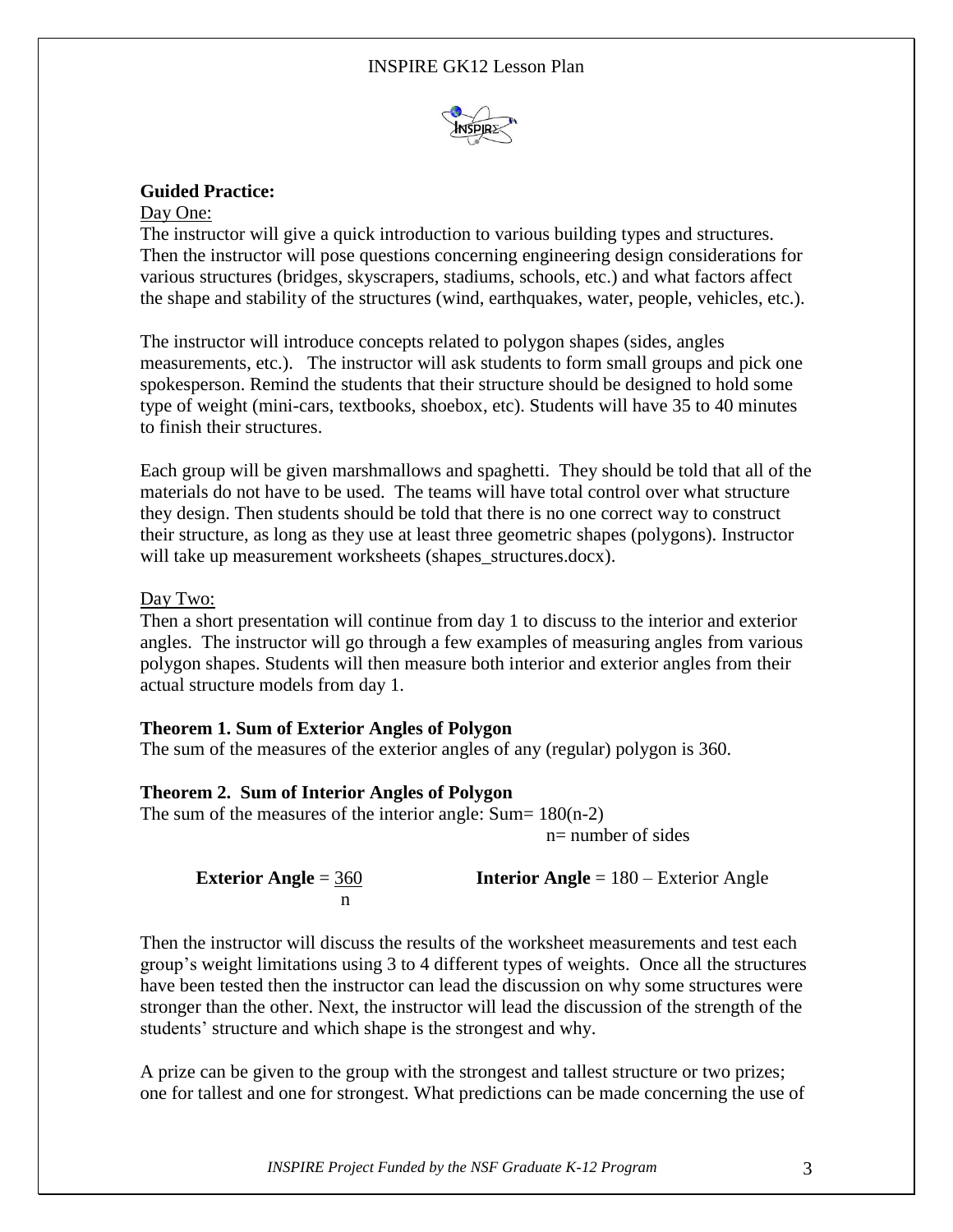

various shapes in combination to create a stronger structure? The discussion would also include real-world applications, benefits and usefulness of the topics learned from this lesson or activity.

# **Independent Practice:**

## Day One:

Students will select teams and pick a manager or leader and a recorder for the engineering design teams. Students will design 3D structures using the supplies and material provided by the instructor; they may or may not use all of the materials. Once students have completed their structures they will fill out their measurement sheet (shapes\_structure.docx) and turn them in to be used on day two. They will only fill out the height and weight of structure chart and submit it to the instructor.

### Day Two:

The students will interactively solve example problems provided by the instructor on measuring interior and exterior angles of different polygons. Next the students will each measure a few angles and identify various shapes included in their structure and record the results on their data measurement sheet. During this time the instructor will measure the strength of the structure using the various weights and then they should calculate the load/weight ratio.

Then the groups can present their structures to the class and discuss any shapes and angles in their structures. Once all groups have presented their structures the students can discuss the various components that made each one strong or weak; leading to the discussion of the strongest angles. The students can ask questions and answer questions that help tie real world applications to mathematical problems and receive some type of incentive for best product or the team who had the highest load/weight ratio.

### **Remediation and/or Enrichment:**

### Remediation:

Shorten the length of the activity, by excluding the component concerning the strength of the structure; focus on one equation set either finding the sum of the angles or calculating the angles, partner help throughout the activity, individual assistance, individual IEP.

# Enrichment/Extension:

- 1. Identify polygon types of 3D structure through measurement (i.e. convex vs. nonconvex).
- 2. Discuss and measure triangle angle relationships (acute, obtuse, right, equiangular, interior and exterior angles).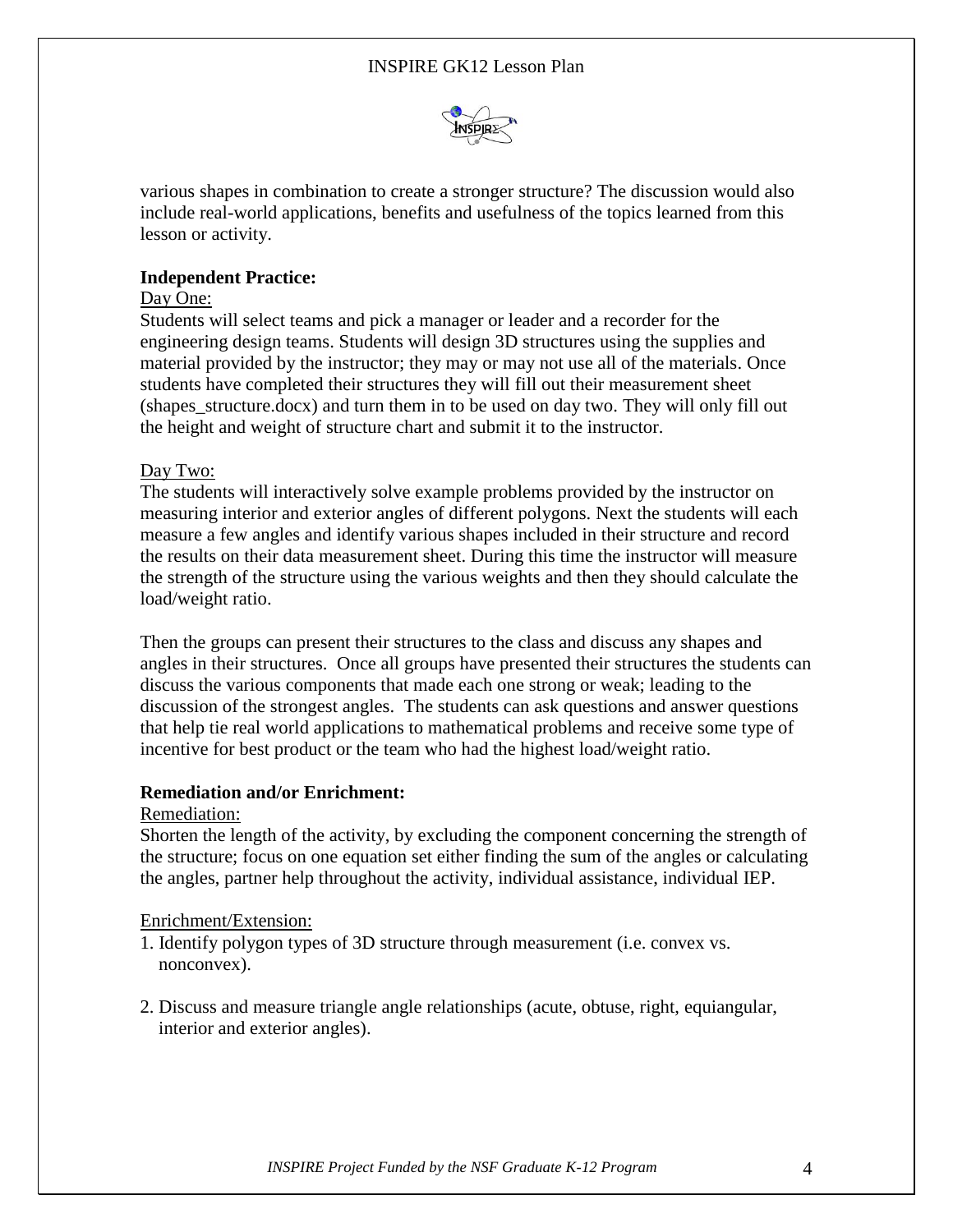

# **Check(s) for Understanding:**

Day One:

- 1. How difficult was it to build a structure with limited material and time constraints? What role did the material play in the strength of the structure?
- 2. What geometric shape proved to be a stronger shape? Are there other polygons that were not used that may be stronger ? If so, why?

3. Did the structure with the highest or lowest height have the strongest or weakest strength? Why?

# Day Two:

1. What parts of the presentation and activity did you feel was the most important to helped create the 3D structure and understand the concept of measuring polygon angles and why?

2. What parts of the presentation and activity did you feel was the least important to helped create the 3D structure and understand the concept of measuring polygon angles and why?

3. Do you have a better understanding and improved knowledge of how to measure polygon angles and manipulate associated equations?

# **Closure:**

### Day Two:

1. Do you think that with the skills and knowledge learned through this exercise that you can apply these concepts of building a structure can be applied other everyday tasks?

Discuss some real world applications (who, what, when, where and how) that would benefit from understanding and measuring angles of various structures.

### **Possible Alternate Subject Integrations:**

Science/Chemistry - Analyze how angle measurements of different molecules, atoms can be defined by the angle measurement of their chemical makeup.

Physics- Look at what role such as tension and forces play on the strength of different polygons shapes.

Food/Nutrition- What are the structures of different foods that make them strong or weak. What characteristics of food give them thickness or dense structures.